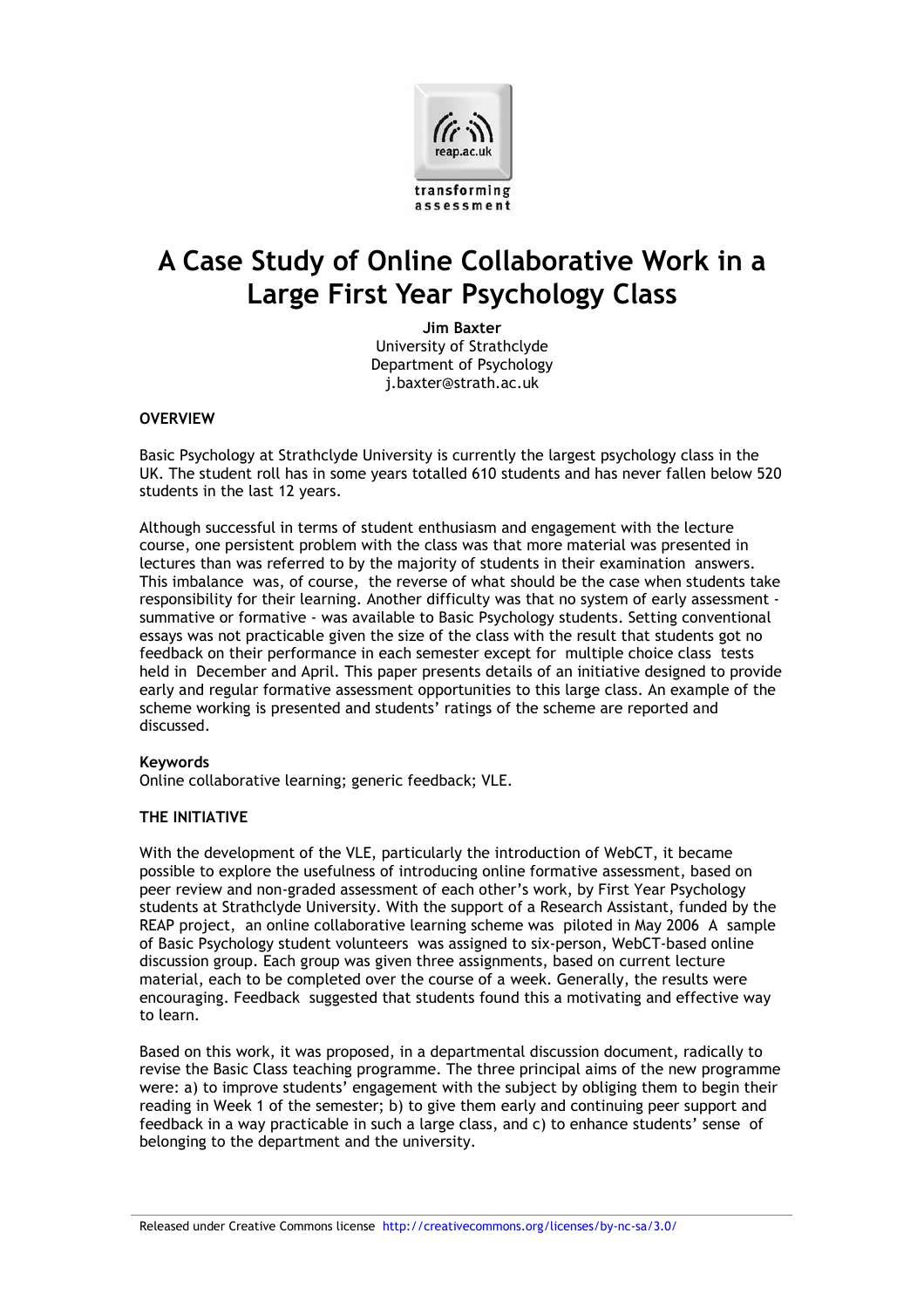Lectures would continue in their usual form on Mondays. However, the development of subjects which would normally be the purpose of each Friday lecture under the previous system would be presented as an online task for students to undertake themselves, working in online groups of 6 or 7 students over the course of a week, with the deadline for project completion being noon on the following Monday. The work of these groups would visible only to each group and the course lecturers. Staff time saved would be redeployed in monitoring students' online work. Feedback, based on the best group work each week, would be posted online after completion of each project. The purpose of using students' group work as feedback, rather than 'model' answers prepared by staff with years of training and experience, would be to show students what their peers were capable of. As a result, they should be more likely to accept that they too should be capable of producing a similar standard of work.

Twelve such projects would be set over the course of the year, with guided reading weeks interspersed so that students did not feel overly burdened by the programme. Subject headings with notes and directions to guide reading for each exercise and compilation of responses would be posted online after each Monday lecture. In this way the basis for each online discussion would be provided by preceding lectures. Friday lectures would be abolished. The overall design of the course is six blocks of three weeks each, dealing with different areas within psychology. In each three week block a scaffolding approach would be used for the tasks, with the early exercises in each lecture block asking students to define and illustrate key terms relevant to the current subject matter, and later assignments requiring students to compile essays collaboratively.

Specifically, in Week 1 of each lecture block, a light 'introductory' written task, typically requiring 7 short answers, would be set, immediately after the lecture on which it was based, with the workload distributed amongst group members. In Week 2 students would be set a reading task giving them a chance to prepare for the more demanding task to be set in Week 3: This 'in-depth' task, typically requiring 7 longer answers which would then be combined by the students themselves into a single coherent essay, with the workload again distributed amongst group members. Students would have one week in which to complete each task, with the deadline set at noon on the day of the next lecture (lectures are from 2-3pm).

The 'in-depth' task would require students to read material which substantially develops the topic of the preceding lecture but which was not discussed in the lecture according to the following recommendations

- All should read the textbook passage (and perhaps additional material)
- All should satisfy themselves they could answer all the short answers and so be able give each other feedback on contributions.
- All should agree on the division of labour
- All should produce written answers to their agreed part of the task
- By agreement, one student should act as 'postperson', assembling and revising a combined essay which the others should comment on.
- All are supposed to show active participation by posts.

Group responses would be monitored and one or two each week would be selected as model answers and posted on Basic Psychology WebCT as generic feedback for the entire class.

Finally, and in addition to the online scheme, a course-wide single VLE discussion forum would be available to the whole class for any purpose, within the limits of propriety, for which they chose to use it. This would be monitored by the Class Leader. This (and also the lectures) would provide an arena in which the whole class could have access to a larger learning community than could be provided by the online collaborative learning groups.

This programme was implemented in Week I 2006/2007. At the start of the year, students were given general instructions to negotiate with each other and to nominate one group member to collate individual contributions and post the result as their final group answer.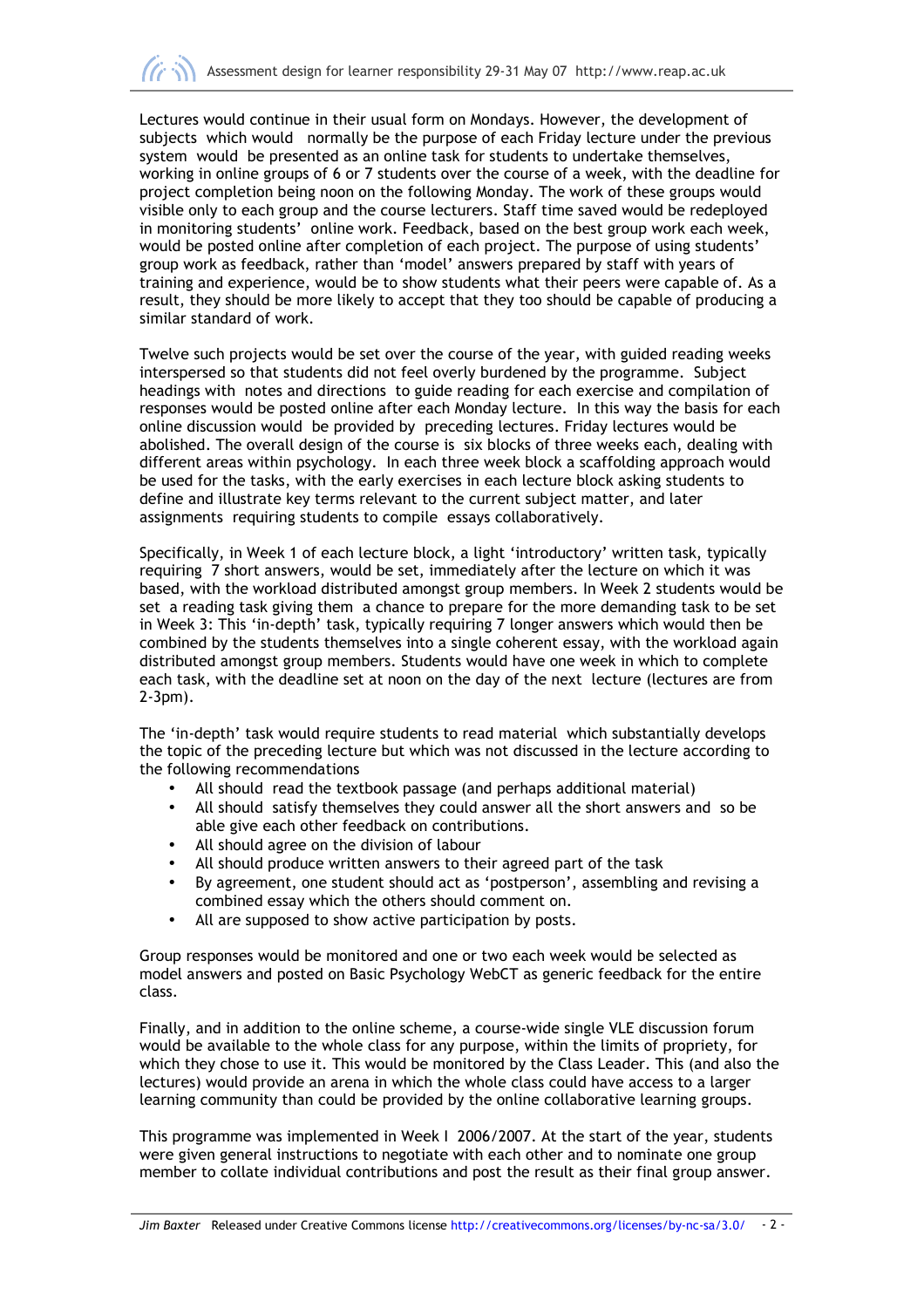The task specifications were subdivided in the light of problems perceived in the pilot project, and the structuring of tasks was monitored and adjusted during the course by the class lecturer. The lecturer's perception here was that it was not necessary specifically to subdivide the task into (say) introduction, main section, and conclusion. Rather, tasks were structured on the basis of the key technical concepts within a topic. Tasks were only devised after delivery of the corresponding lecture in order to ensure they 'dovetailed' with the lecture material and developed it, rather than overlapping with it.

The twelve assignments have now been run, and approximately 22,000 Online Project messages have been posted by students to their discussion groups, of which there were 82 in total. As the class reduced in size from the initial roll of 580, some students were moved at their own request into other groups (which themselves had lost members). This addressed both loss of numbers, lack of participation, and any other problems in some groups. The VLE records made it easy to identify which students had simply not logged on in any given period, and follow up such absenteeism. In any cases where these things were not enough to resolve problems, the VLE records allow a review of all the content contributed by each individual.

Across the board the quality of student responses to the assessment exercises has been outstanding in many cases, with some content frequently surpassing the level expected of second year students and even, in some cases of fourth year students. This level of engagement exceeded expectations which had been based on the pilot work in May 2006. Most students have reacted positively to the exercise. Many are enthusiastic but even among those who complain about the workload, many allow that the programme has obliged them to read about psychology much earlier and in much more detail than they would have done otherwise.

With regard to the class VLE forum, students posted questions and comments of many kinds, and those not answered by other students would be fielded by the lecturer. Occasionally an intellectual discussion on a psychology topic not in the curriculum would be launched and sustained by the students themselves or the lecturer. Sometimes a "metalevel" discussion of the nature of this course and the way it was run would be held; or students' feedback on a course decision would be requested.

One example of the online collaborative learning group work - the task set and one group's response, - is given below.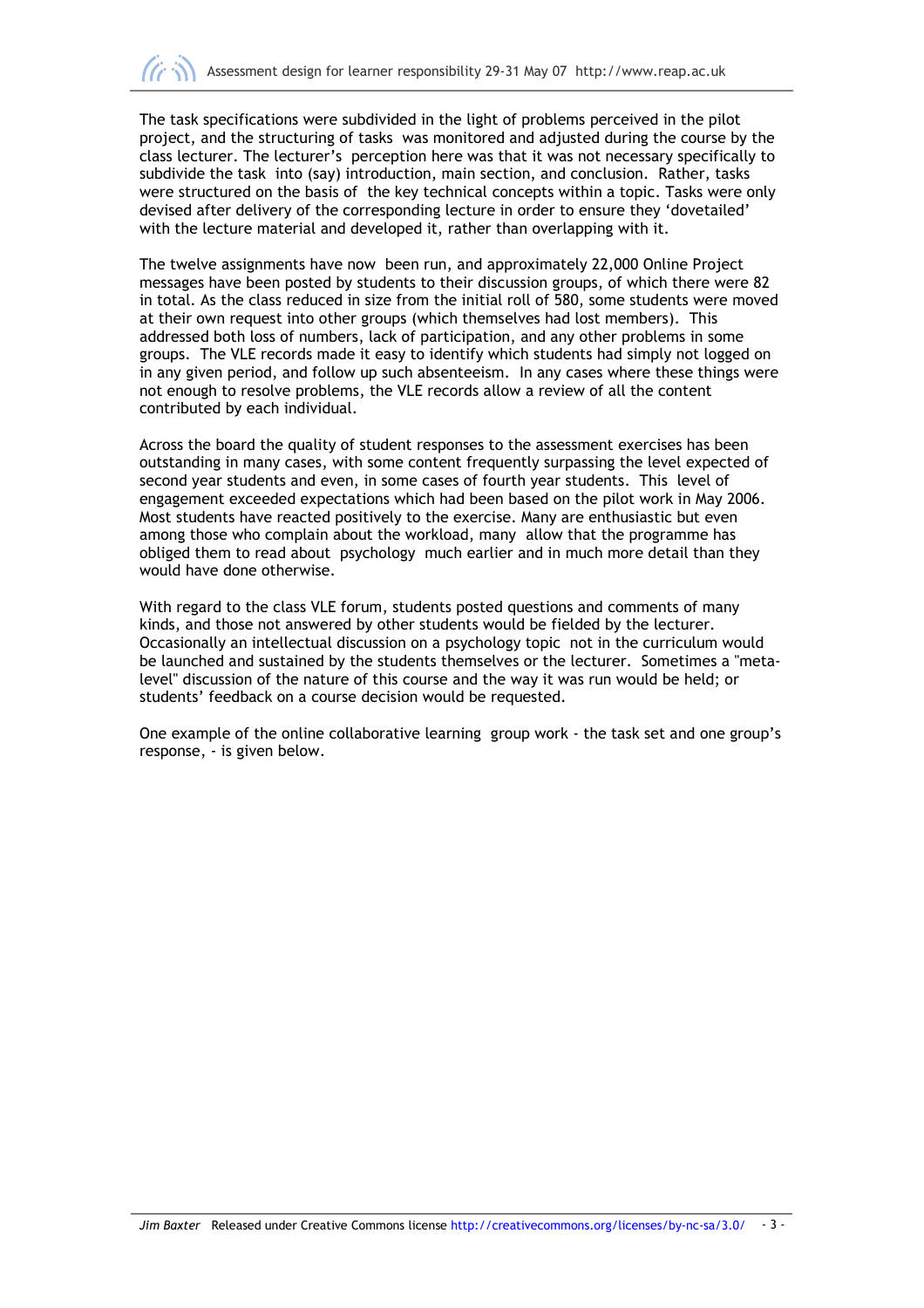

# THE TASK

# Online Project 9

## Deadline - noon on Monday Feb 12<sup>th</sup>.

References: both articles posted on the WebCT main page (click on Hans Eysenck's picture). Also Passer and Smith (Chapter 12) - section on Psychosexual Development and section 'Evaluating the Psychodynamic Approach'.

Then, also in Chapter 12, the section beginning 'Biological Foundations of Personality' at least as far as Behavioural and Cognitive Theories. Also articles by Freud available from 'Online Articles'. Gleitman too has useful things to say.

## **The Project**

Online Project 9 is to work, as a group, to produce an 800 word essay (more if you like) which MOST FULLY IN YOUR COLLECTIVE VIEW answers the following exam-style question (a similar question may well appear in the May exam – who knows?):

## **Assess the strengths and weaknesses of Freud's and Eysenck's theories of personality. Are the theories incompatible?**

Remember that everybody should do the whole essay in order to be able to comment on each other's work. So it doesn't matter whether there are five or 7 of you in any group. How you divide up the task of posting and editing the elements of the essay is up to you to negotiate with each other. But -

- one suggestion is that half of you post, say, 250 words summarising Freud while the other half summarise Eysenck in 250 words. Then, as a group, debate and post your thoughts on the strengths and weaknesses of each approach, before reaching and posting a conclusion.

**Some issues which you might consider:** 

Does one theory contradict the other so that both cannot be correct?

Or – do they address different aspects of personality?

Can the theories be integrated?

The heritability of traits

The unconscious

Interactions between traits and experience?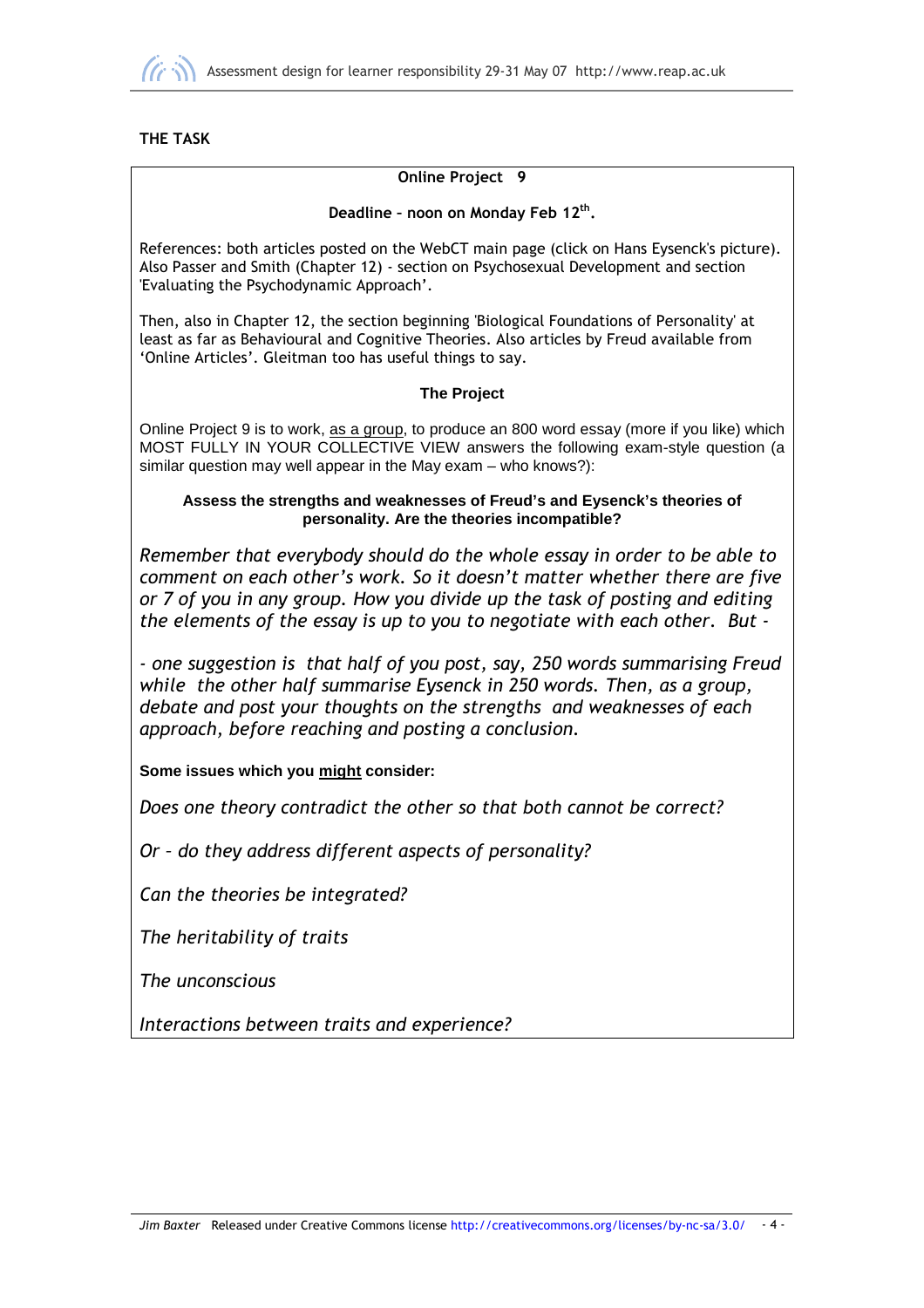

#### GROUP 58 RESPONSE

## **Topic: Online Project 9 - Online Group Projects 58 Date: 06 February 2007**

Subject: Freud strengths - anything ive to fix giv me a shout :) Author: AR

Despite his many critics, it cannot be forgotten that it was Freud who first founded the theory of psychoanalysis. He believed that "unconscious processes can affect behaviour." (Passer and Smith, Page 153) Although many disagree with Freud's theories it cannot be denied that his ideas have brought about many changes to the field of psychology. His work introduced and encouraged a deeper examining of the study and treatment of psychological disorders, attempts to try and understand the seriousness of such a disorder were only brought about once Freud had introduced the theory. Furthermore, although his ideas were not fully taken on board, they encouraged further research on issues such as dreams and aggression. His work was a stepping stone for further analysis and new psychological discoveries.

## **Topic: Online Project 9 - Online Group Projects 58 Date: 07 February 2007**

Subject: Strenghts and Weaknesses of Eysnecks Theory author: PR

Finding this stuff really difficult to get my head around but I have given it a go anyway. If anyway can think of ways to improve this then give me a shout and I will to my best to change it.There are a great number of strengths and weaknesses related to Hans J.Eysenck's theory of personality. Firstly the fact that the type of personality that people have whether that be an introverted or extroverted personality can be tested across a wide range of personality traits and so produce quite accurate and reliable results about what type of personality a person actually possesses. For example you can measure whether a person is an introvert or extrovert by how sociable they are and any number of other factors can also be taken into account when making such decisions about a person's personality. Furthermore yet another strength of Eysenck's theory is experimental research on fraternal and identical twins which showed that identical twins are more likely to have similar personality traits backed up his idea that in some way peoples personality can in some way be biologically predisposed. Another strength of Eysnecks theory is that it has at least in someway been tested as the twins example highlights in comparison to Freuds theory which was based purely on theory and was heavily criticised for not being measurable.However despite some of the obvious strengths of Eysnecks theory there are also some very apparent weaknesses in the theory. One such weakness that lies within the theory is the fact that different people may react differently to different situations e.g someone may react to stress by sweating excessively whereas another person may suffer from severe headaches. This is known as individual and stimulus response specifity. Also the fact that people may have some of the personality traits that could see them classed as being an introvert or extrovert there may be broad variations in people's personalities and therefore to classify them as one or the other may be too broad a generalisation to make. Finally recent research has suggested that it may be too simple to relate levels of brain activation levels to levels of cortical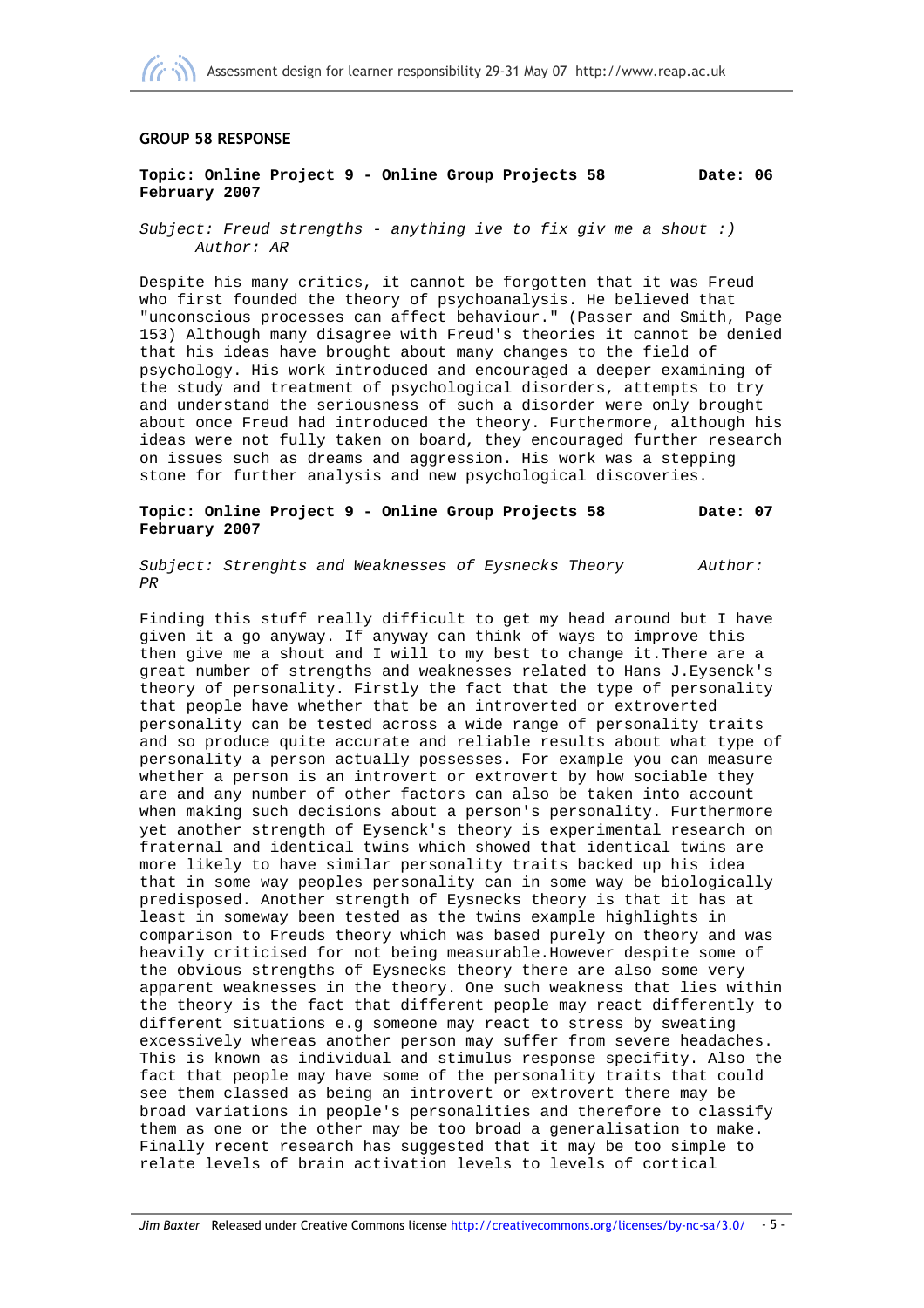

arousal and that it may be specific brain structures that play a pivotal role in such a process.

#### **Topic: Online Project 9 - Online Group Projects 58 Date: 09 February 2007**

Subject: My part Author: SM

Sorry its taken so long, guys. Its been difficult to fit it all in with 2 games a day!! So i've put together a SMALL part about Freud and his stuff. Hope its useful!!The psychodynamic approach of the study of personality by Sigmund Freud is seen as controversial to many modern-day psychologists. His way of carrying out his experiments - more, observations - were sometimes thought of as unreliable. Freud managed to break away from traditional "experiments" to reach valuable conclusions about the process of evolution of a human's personality. This could be seen as a weakness to others that don't believe in his methods, but a strength to Freud, himself, as it sets him apart. Some critics are sceptic that Freud's theories about childhood sexuality and the idea of psychosexual stages are believable, despite the fact that there is clear evidence that childhood experiences can influence greatly the way, and how, a child would mature.Hope its ok....!!S x

## **Topic: Online Project 9 - Online Group Projects 58 Date: 09 February 2007**

#### Subject: Compatibility between the two  $\overline{A}$  Author: AS

It is obvious that both Freud's theory of the three levels of personality and Eysenck's Five Factor Model will have some similarities on the basis that both investigate the workings of the mind and how different peoples personality causes them to react and respond to different stimuli (situations) in a large variety of ways. It is only until recent years however that similarities between the two theories have come to light. It has been established that the five-factor model is quite compatible with other popular psychological theories as well, not just those involved with factor analysis. Its been popular for some psychologists to link the fivefactor model and Freud's theories of psychoanalyses. For example, recent experiments have made evident links between Freud's concept of the ego and the five variables in Eysenck's model. A report of a recent experiment conducted by Huey and Weiss (1997) focuses on ego resiliency and control in adolescent boys, "Ego resiliency seems to reflect, in part, the well adjusted pole of each FFM(five-factor model) dimension, whereas Ego under control...reflects high extroversion, low agreeableness, and low conscientiousness."The parallels between elements of Freud's theory of psychoanalysis (known for its application, but also for its lack of consideration for surrounding environments) and elements of the Freud's FFM, helps to show the compatibility of the Five-factor Model with not only Freud's but multiple theories.Was a bit difficult to relate this one guys....sorry. Thought the quote was quite good tho :)M'on group 58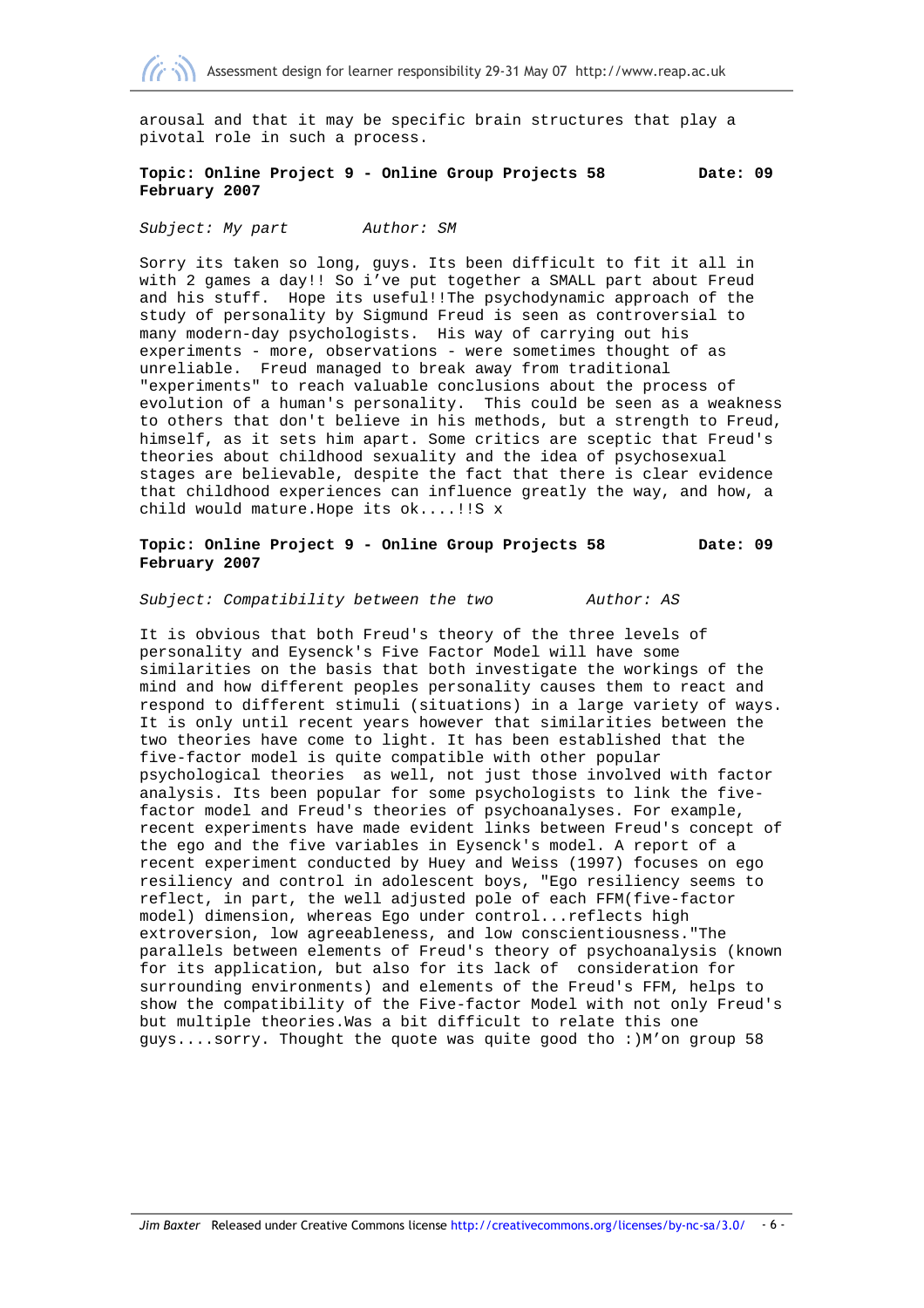

## **Topic: Online Project 9 - Online Group Projects 58 Date: 10 February 2007**

Subject: Sooo Sorry Author: LH

i' so sorry i've not posted anything yet, i came on last night to do it and webct wouldn't let me sign in! i'll get my bit up asap, providing it doesn't cut me off again )x

## **Topic: Online Project 9 - Online Group Projects 58 Date: 11 February 2007**

Subject: Finally! Strengths and Weaknesses of both Author: L  $H$ 

At the time when Freud released his theory of personality, his ideas were greatly controversial. They challenged everything previously thought about the development of personality and were controversial for the time. As well as being frowned upon, Freud's psychodynamic approach has been criticized, both in his time and in more modern times. Many psychologists see it as a weak theory as it cannot be tested in a controlled, laboratory environment, which Freud himself admitted (Rosenzweig, 1992). Hypotheses based on this theory often cannot be disproved as the behaviour displayed could be argued as being an ego defence mechanism to cover up the feel thoughts or beliefs of the individual, and if hypotheses can be made, the concepts are often ambiguous and difficult to measure. Even some of Freud's previous 'followers' disagreed with his theory. One of these was Alfred Adler, who argued that rather than inborn sexual and aggressive instincts and drives which Freud argued were the basis of personality, it is actually social interest that motivates behaviour, in that people are constantly "striving for superiority." Anther of his former peers who disagreed with the theory was Carl Jung, who argued that humans have a collective unconscious which gives us memories gained throughout the history of the world as well as the personal unconscious which relates to each individuals own experiences. It has also been argued that in his theory, Freud did not include the necessary social and cultural factors involved in the development of personality and that behaviour was largely a cause of infantile sexuality, with no reference to the importance of the experience of adult life in the development of the personality. However, there has been strong evidence that childhood experiences do greatly influence the development of personality (Lewis, 1999).

 Despite the criticisms of Freud's theory of personality, there are many strengths to his argument. Although a great controversy at the time, Freud's theory has become a great influence in other fields such as psychology and psychiatry. Freud may have faced great anxiety over his theory at the time, but it has more recently been proven that unconscious mental and emotional processes do affect our behaviour and personality (Chartrand and Bargh, 2002; Erdelyi, 2001). Eysenck's theory of personality consists of the PEN model. This attempts to understand personality in three dimensions - psychosis, extroversion and neurosis. This model is widely accepted as being reliable and valid as it was developed using both correlational research methods and experimental research methods on animals as well as humans. Another reason why this model is credible is that the terms are easy to define; the range of personalities is clearly set out. However, this does have its drawbacks in that Eysenck is grouping many people together with a specific personality type based on only three categories which may seem too narrow to encompass the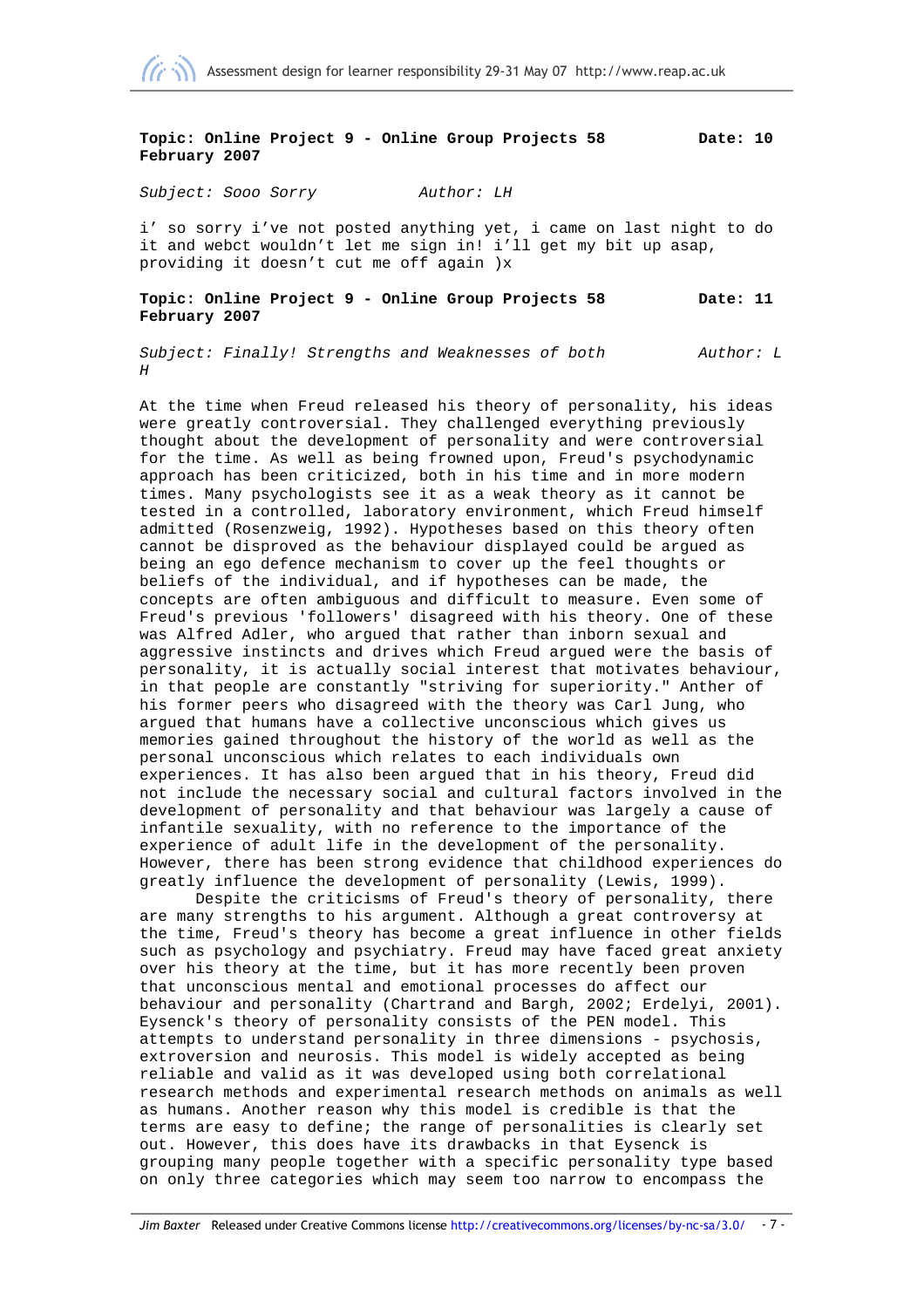

wide range of complex personalities displayed in humans. In exploring this theory, Eysenck became one of the first psychologists to suggest that there is a biological basis for major personality traits, and that differences in certain areas of personalities are linked to differences in the patterns of arousal in the brain. Eysenck's theory also suggested that there was a genetic factor involved in the development of personality, which was proven in twin studies. It was found that identical twins share more personality traits than fraternal twins, which suggests that personality is affected by our genes and DNA (Loehlin et al., 1988; Plomin, 1997). Eysenck did comment that personality was influenced by life experience, but the way we react towards our experiences may be an inborn trait. However, Eysenck's theory does have its weaknesses. It may be argued that the model is not reliable and valid as people react to certain situations in different ways and have different coping mechanisms. For example, someone may sweat and become visibly uncomfortable during an unpleasant experience, whereas someone else could suffer in a more physical way, such as suffering from headaches.

#### **Topic: Online Project 9 - Online Group Projects 58 Date: 12 February 2007**

Subject: Putting it together Author: LH

I'm in the process of putting the whole thing together the now so i'll post it at the end with a bit of what everyone has put up plus i added a wee bit more for the compatibility section, if you've got anything to add jus lemme know!. I finish my lecture at 11 so i'll be back online then and if theres nothing to add for fix i'll just post it then. That ok'x

#### **Topic: Online Project 9 - Online Group Projects 58 Date: 12 February 2007**

Subject: Re: Putting it together Author: LH

The psychodynamic approach of the study of personality by Sigmund Freud is seen as controversial to many modern-day psychologists. His way of carrying out his experiments - more, observations - was sometimes thought of as unreliable. Freud managed to break away from traditional "experiments" to reach valuable conclusions about the process of evolution of a human's personality. This could be seen as a weakness to others that don't believe in his methods, but a strength to Freud himself, as it sets him apart. However, his theory has been greatly criticised and has had its many weaknesses pointed out. Many psychologists see it as a weak theory as it cannot be tested in a controlled, laboratory environment, which Freud himself admitted (Rosenzweig, 1992). Although it can be measured using Freud's idea of careful observation, many argue this is not sufficient evidence. Hypotheses based on this theory often cannot be disproved as the behaviour displayed due to Freud's theory of the ego defense mechanisms that mask impulses and so make the observational method particularly difficult in making judgements. If hypotheses can be made, the concepts are often ambiguous and difficult to measure. Even some of Freud's previous 'followers' disagreed with his theory. One of these was Alfred Adler, who argued that rather than inborn sexual and aggressive instincts and drives which Freud argued were the basis of personality, it is actually social interest that motivates behaviour, in that people are constantly "striving for superiority." Despite his many critics, it cannot be forgotten that it was Freud who first founded the theory of psychoanalysis. He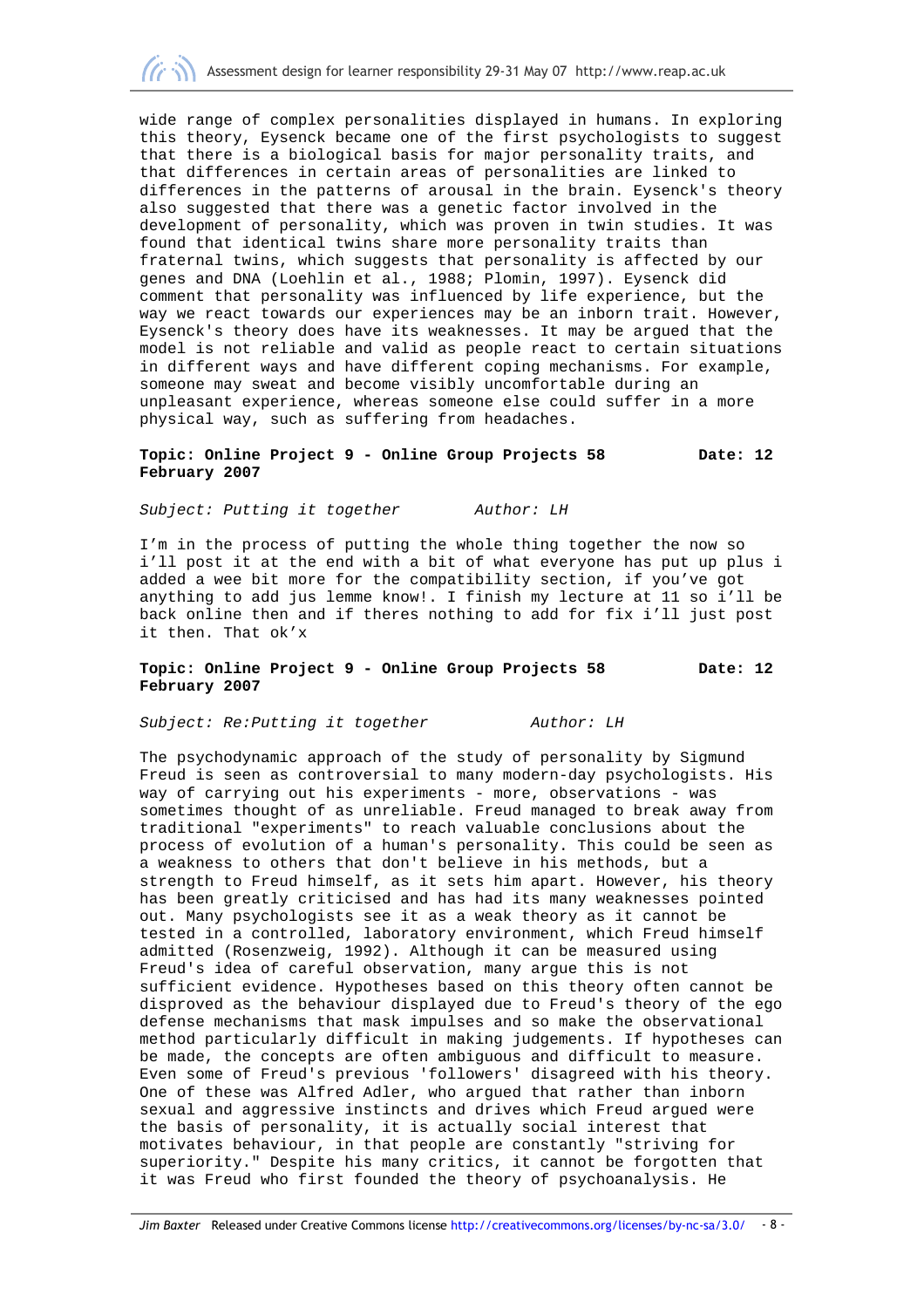believed that "unconscious processes can affect behaviour." (Passer and Smith, Page 153) Although many disagree with Freud's theories it cannot be denied that his ideas have brought about many changes to the field of psychology. His work introduced and encouraged a deeper examining of the study and treatment of psychological disorders, attempts to try and understand the seriousness of such a disorder were only brought about once Freud had introduced the theory. Furthermore, although his ideas were not fully taken on board, they encouraged further research on issues such as dreams and aggression. His work was a stepping stone for further analysis and new psychological discoveries, including Chartrand & amp; Bargh (2002) and Erdelyi (2001) who all carried out research in support of the unconscious mind existing, which is the basis of Freud's theory. Also, Lewis (1999) has recently found that childhood experiences do have an influence on the development of personality.There are a great number of strengths and weaknesses related to Hans J. Eysenck's theory of personality. Firstly the fact that the type of personality that people have whether that be an introverted or extroverted personality can be tested across a wide range of personality traits and so produce quite accurate and reliable results about what type of personality a person actually possesses. For example you can measure whether a person is an introvert or extrovert by how sociable they are and any number of other factors can also be taken into account when making such decisions about a person's personality. Eysenck's theory also suggested that there was a genetic factor involved in the development of personality, which was proven in twin studies. It was found that identical twins share more personality traits than fraternal twins, which suggests that personality is affected by our genes and DNA (Loehlin et al., 1988; Plomin, 1997). Eysenck did comment that personality was influenced by life experience, but the way we react towards our experiences may be an inborn trait. The PEN model of this theory of personality is widely accepted as being reliable and valid as it was developed using both correlational research methods and experimental research methods on animals as well as humans. Another reason why this model is credible is that the terms are easy to define (unlike Freud's terminology); the range of personalities is clearly set out. However, this does have its drawbacks in that Eysenck is grouping many people together with a specific personality type based on only three categories which may seem too narrow to encompass the wide range of complex personalities displayed in humans. In exploring this theory, Eysenck became one of the first psychologists to suggest that there is a biological basis for major personality traits, and that differences in certain areas of personalities are linked to differences in the patterns of arousal in the brain.However despite some of the obvious strengths of Eysenck's theory there are also some very apparent weaknesses in the theory. One such weakness that lies within the theory is the fact that different people may react differently to different situations e.g. someone may react to stress by sweating excessively whereas another person may suffer from severe headaches. This is known as individual and stimulus response specifity. Also the fact that people may have some of the personality traits that could see them classed as being an introvert or extrovert there may be broad variations in people's personalities and therefore to classify them as one or the other may be too broad a generalisation to make. Finally recent research has suggested that it may be too simple to relate levels of brain activation levels to levels of cortical arousal and that it may be specific brain structures that play a pivotal role in such a process.It is obvious that both Freud's theory of the stages of personality and Eysenck's Five Factor Model will have some similarities on the basis that both investigate the workings of the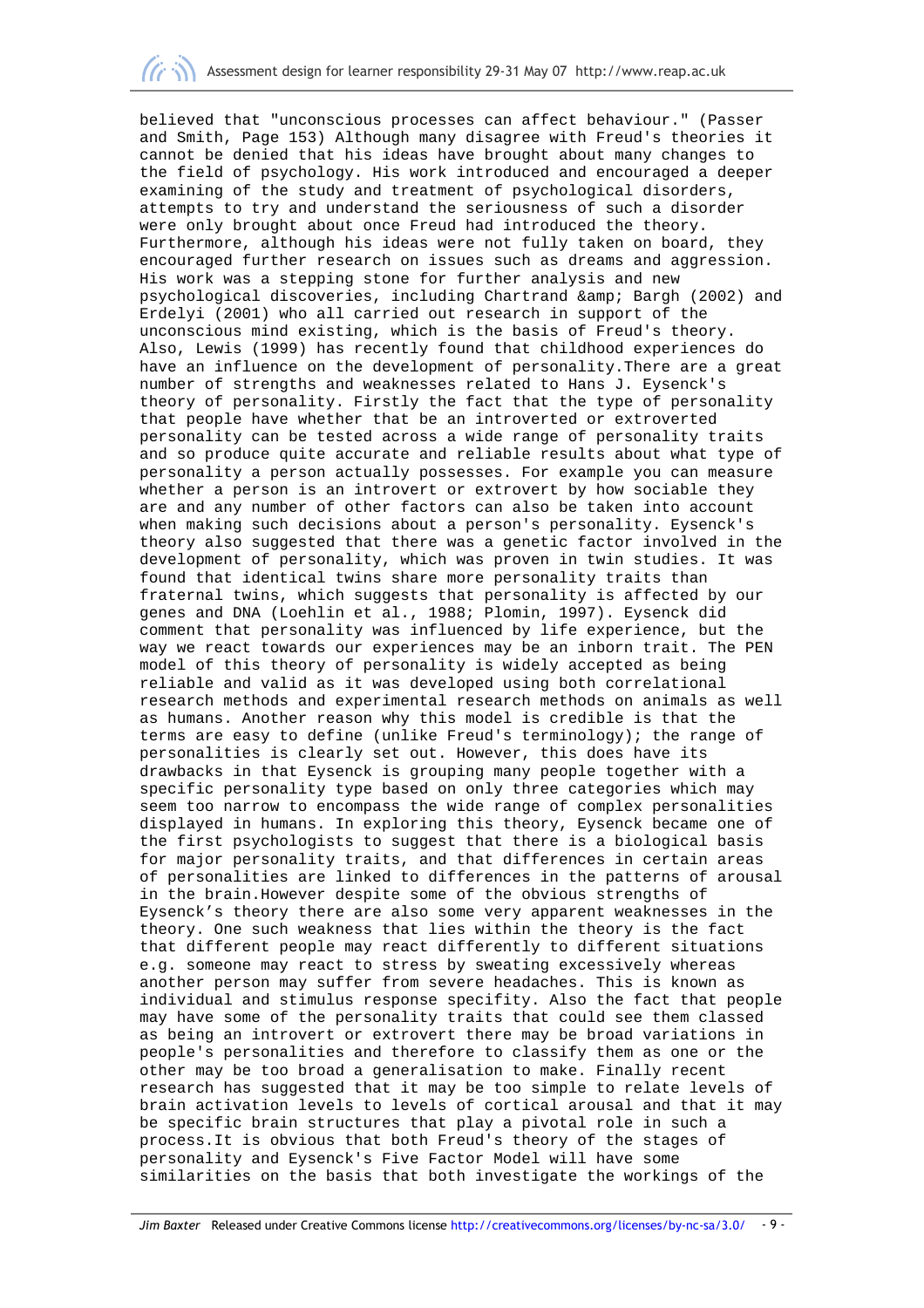mind and how different peoples personality causes them to react and respond to different stimuli (situations) in a large variety of ways. It is only until recent years however that similarities between the two theories have come to light. It has been established that the five-factor model is quite compatible with other popular psychological theories as well, not just those involved with factor analysis. It's been popular for some psychologists to link Eysenck's model and Freud's theories of psychoanalyses. For example, recent experiments have made evident links between Freud's concept of the ego and the variables in Eysenck's model. A report of a recent experiment conducted by Huey and Weiss (1997) focuses on ego resiliency and control in adolescent boys, "Ego resiliency seems to reflect, in part, the well adjusted pole of each FFM (five-factor model) dimension, whereas Ego under control...reflects high extroversion, low agreeableness, and low conscientiousness."The parallels between elements of Freud's theory of psychoanalysis (known for its application, but also for its lack of consideration for surrounding environments) and elements of the Freud's FFM, helps to show the compatibility of the Five-factor Model with not only Freud's but multiple theories. The theories are also compatible in many other ways. Freud's theory on personality states that it is childhood stages that develop personality, whereas as Eysenck believed that the traits of personality are inborn and are rooted in genetics. However, Eysenck's theory also incorporates the importance of adult experience, which does make these theories incompatible in some ways. The theories are also incompatible in that Freud's theory is based on the idea that it is the unconscious mind that develops personality, whereas Eysenck's theory states that the way personality develops is largely due to genetics and inborn traits which cannot be controlled, consciously or unconsciously. Although these theories of personality are different in many ways and are to a certain degree incompatible, they do not have to agree to both be correct. Neither Freud nor Eysenck stated that personality could not possibly be developed as a combination of both childhood experience and inborn traits, and so over all are largely compatible theories in most areas.

## **Topic: Online Project 9 - Online Group Projects 58 Date: 12 February 2007**

Subject: Re: Putting it together Author: KG

yep, just had a wee read, think it sounds alrite. The last bit ive became a bit confused. Are we basically saying they arent the same, but a combination of the two may be the most comprehensive theory of personality, as they can compliment each other' x

#### **Topic: Online Project 9 - Online Group Projects 58 Date: 12 February 2007**

Subject: Re: Putting it together Author: LH

developed.x

Thats pretty much what I thought too, like that they might seem to contradict each other at first, but together they actually give a wider and more reliable theory of personality and how it's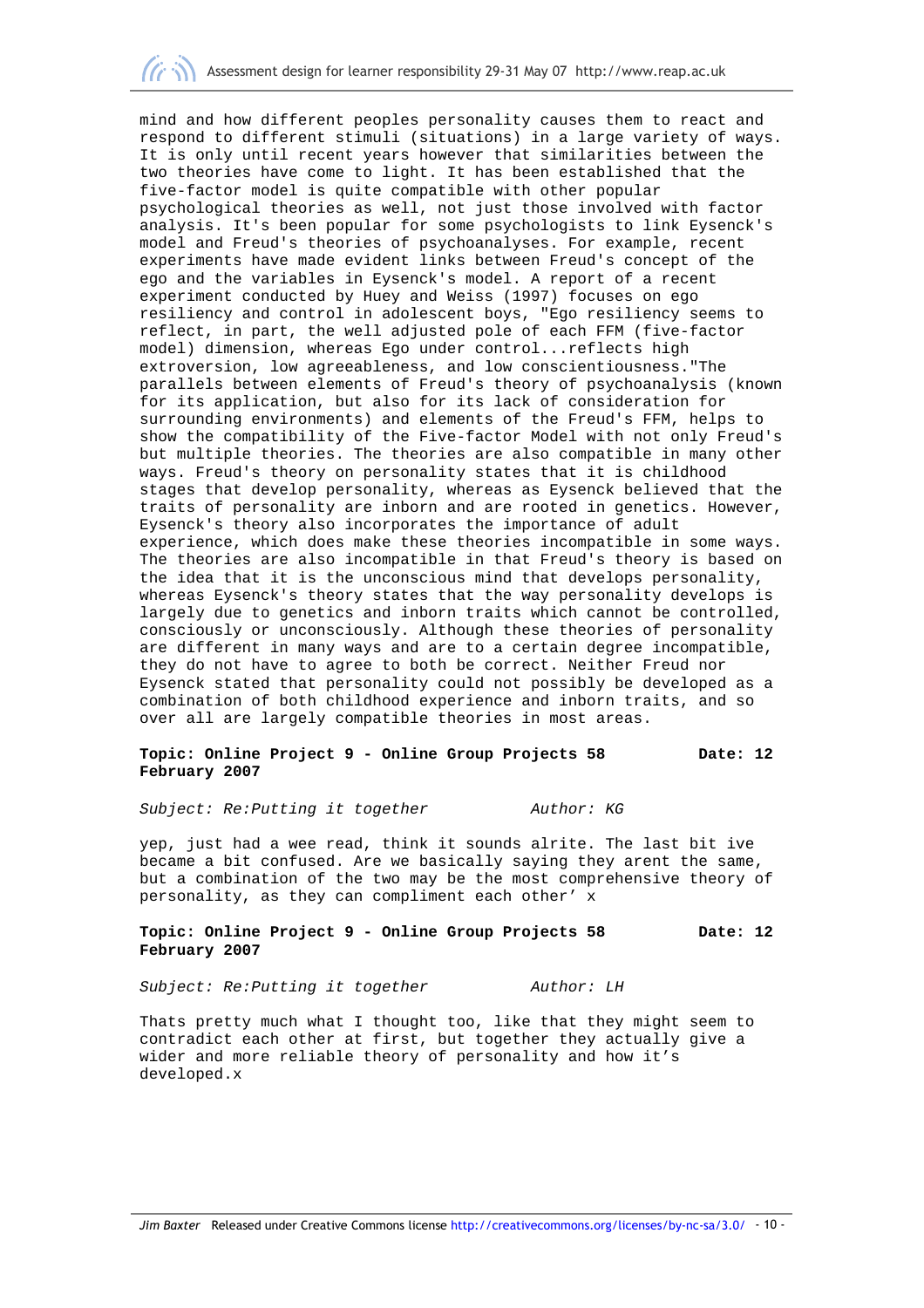

**Topic: Online Project 9 - Online Group Projects 58 Date: 12 February 2007** 

Subject: Re: Putting it together Author: PR

Cheeers for putting it together a will take a turn this week of psoting the final group answer

#### **Final Group Answer**

Subject: Final Group Answer Author: LH

The psychodynamic approach of the study of personality by Sigmund Freud is seen as controversial to many modern-day psychologists. His way of carrying out his experiments - more, observations - was sometimes thought of as unreliable. Freud managed to break away from traditional "experiments" to reach valuable conclusions about the process of evolution of a human's personality. This could be seen as a weakness to others that don't believe in his methods, but a strength to Freud himself, as it sets him apart. However, his theory has been greatly criticised and has had its many weaknesses pointed out. Many psychologists see it as a weak theory as it cannot be tested in a controlled, laboratory environment, which Freud himself admitted (Rosenzweig, 1992). Although it can be measured using Freud's idea of careful observation, many argue this is not sufficient evidence. Hypotheses based on this theory often cannot be disproved as the behaviour displayed due to Freud's theory of the ego defense mechanisms that mask impulses and so make the observational method particularly difficult in making judgements. If hypotheses can be made, the concepts are often ambiguous and difficult to measure. Even some of Freud's previous 'followers' disagreed with his theory. One of these was Alfred Adler, who argued that rather than inborn sexual and aggressive instincts and drives which Freud argued were the basis of personality, it is actually social interest that motivates behaviour, in that people are constantly "striving for superiority." Despite his many critics, it cannot be forgotten that it was Freud who first founded the theory of psychoanalysis. He believed that "unconscious processes can affect behaviour." (Passer and Smith, Page 153) Although many disagree with Freud's theories it cannot be denied that his ideas have brought about many changes to the field of psychology. His work introduced and encouraged a deeper examining of the study and treatment of psychological disorders, attempts to try and understand the seriousness of such a disorder were only brought about once Freud had introduced the theory. Furthermore, although his ideas were not fully taken on board, they encouraged further research on issues such as dreams and aggression. His work was a stepping stone for further analysis and new psychological discoveries, including Chartrand & amp; Bargh (2002) and Erdelyi (2001) who all carried out research in support of the unconscious mind existing, which is the basis of Freud's theory. Also, Lewis (1999) has recently found that childhood experiences do have an influence on the development of personality.There are a great number of strengths and weaknesses related to Hans J. Eysenck's theory of personality. Firstly the fact that the type of personality that people have whether that be an introverted or extroverted personality can be tested across a wide range of personality traits and so produce quite accurate and reliable results about what type of personality a person actually possesses. For example you can measure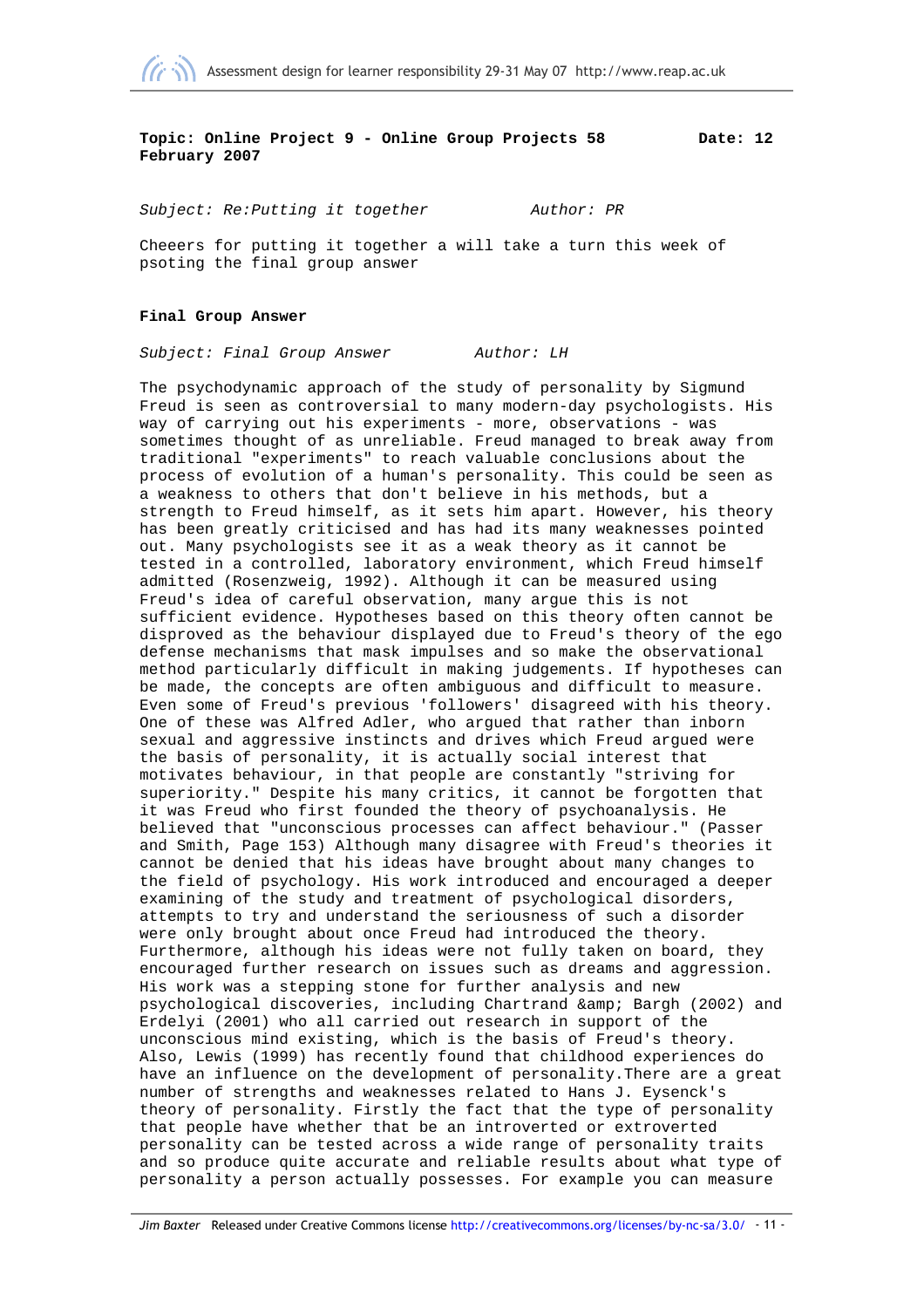whether a person is an introvert or extrovert by how sociable they are and any number of other factors can also be taken into account when making such decisions about a person's personality. Eysenck's theory also suggested that there was a genetic factor involved in the development of personality, which was proven in twin studies. It was found that identical twins share more personality traits than fraternal twins, which suggests that personality is affected by our genes and DNA (Loehlin et al., 1988; Plomin, 1997). Eysenck did comment that personality was influenced by life experience, but the way we react towards our experiences may be an inborn trait. The PEN model of this theory of personality is widely accepted as being reliable and valid as it was developed using both correlational research methods and experimental research methods on animals as well as humans. Another reason why this model is credible is that the terms are easy to define (unlike Freud's terminology); the range of personalities is clearly set out. However, this does have its drawbacks in that Eysenck is grouping many people together with a specific personality type based on only three categories which may seem too narrow to encompass the wide range of complex personalities displayed in humans. In exploring this theory, Eysenck became one of the first psychologists to suggest that there is a biological basis for major personality traits, and that differences in certain areas of personalities are linked to differences in the patterns of arousal in the brain.However despite some of the obvious strengths of Eysenck's theory there are also some very apparent weaknesses in the theory. One such weakness that lies within the theory is the fact that different people may react differently to different situations e.g. someone may react to stress by sweating excessively whereas another person may suffer from severe headaches. This is known as individual and stimulus response specifity. Also the fact that people may have some of the personality traits that could see them classed as being an introvert or extrovert there may be broad variations in people's personalities and therefore to classify them as one or the other may be too broad a generalisation to make. Finally recent research has suggested that it may be too simple to relate levels of brain activation levels to levels of cortical arousal and that it may be specific brain structures that play a pivotal role in such a process.It is obvious that both Freud's theory of the stages of personality and Eysenck's Five Factor Model will have some similarities on the basis that both investigate the workings of the mind and how different peoples personality causes them to react and respond to different stimuli (situations) in a large variety of ways. It is only until recent years however that similarities between the two theories have come to light. It has been established that the five-factor model is quite compatible with other popular psychological theories as well, not just those involved with factor analysis. It's been popular for some psychologists to link Eysenck's model and Freud's theories of psychoanalyses. For example, recent experiments have made evident links between Freud's concept of the ego and the variables in Eysenck's model. A report of a recent experiment conducted by Huey and Weiss (1997) focuses on ego resiliency and control in adolescent boys, "Ego resiliency seems to reflect, in part, the well adjusted pole of each FFM (five-factor model) dimension, whereas Ego under control...reflects high extroversion, low agreeableness, and low conscientiousness."The parallels between elements of Freud's theory of psychoanalysis (known for its application, but also for its lack of consideration for surrounding environments) and elements of the Freud's FFM, helps to show the compatibility of the Five-factor Model with not only Freud's but multiple theories. The theories are also compatible in many other ways. Freud's theory on personality states that it is childhood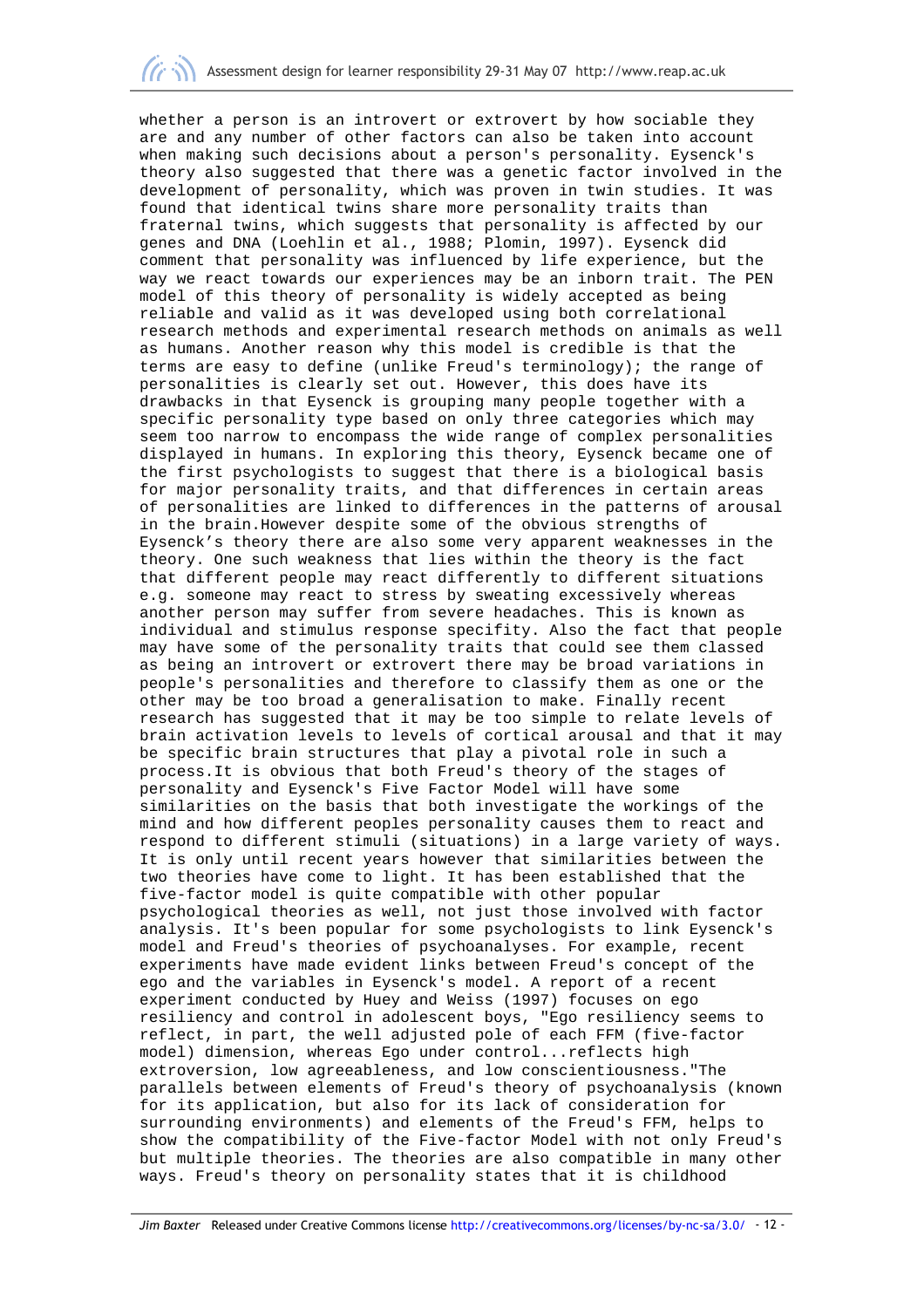

stages that develop personality, whereas as Eysenck believed that the traits of personality are inborn and are rooted in genetics. However, Eysenck's theory also incorporates the importance of adult experience, which does make these theories incompatible in some ways. The theories are also incompatible in that Freud's theory is based on the idea that it is the unconscious mind that develops personality, whereas Eysenck's theory states that the way personality develops is largely due to genetics and inborn traits which cannot be controlled, consciously or unconsciously. Although these theories of personality are different in many ways and are to a certain degree incompatible, they do not have to agree to both be correct. Neither Freud nor Eysenck stated that personality could not possibly be developed as a combination of both childhood experience and inborn traits, and so over all are largely compatible theories in most areas.

## COMMENTARY ON THE RESPONSE OF GROUP 58

This group's answer would be creditable as an Honours level essay. As a first year answer, its depth, breadth, quality of analysis, and composition are unprecedented in my 12 years of experience in running the class. The group has found important material, e.g. on genetics, twin studies, and the five-factor model, which was not mentioned in lectures, and has shown its relevance to the question.

It should be noted that the two theories involved in the task reported above are not normally treated as compatible or even suitable for integration in text books; rather the usual practice is to highlight their differences.. It is fairly unlikely therefore that students were able to take any illicit shortcuts and drop ready made arguments from texts into their essay. This is one reason why the task was structured as it was, obliging students to do their own thinking. As a check on possible internet-based plagiarism, sections of this essay were entered into a Google search. No matches were found.

## EVALUATION OF THE SCHEME

Students completed a brief questionnaire, asking for details of their experiences of the scheme, at the last class meeting of the year. Attendance at the last lecture has always been 'thin' and this year was no exception.

The questions asked, students' answers, and some basic statistics, are shown below:

## Results of Student Survey on the Online Collaborative Project Scheme

#### **Participants**

The surveys were taken after the last class of the year, and in total 164 questionnaires were returned. Of these 69 (42%) were majoring in Psychology. 36 individuals recorded that they have changed their principal subject during the course of the year. Of these 35, 19 were dropping Psychology and 17 taking it up. 71 students (43%) had met up with at least one person in their group during the course of the year.

#### Responses to scaled questions

The questionnaire asked students to register their degree of agreement (where 1= agree and 5 = disagree) on a number of statements about the project. The results are shown graphically below.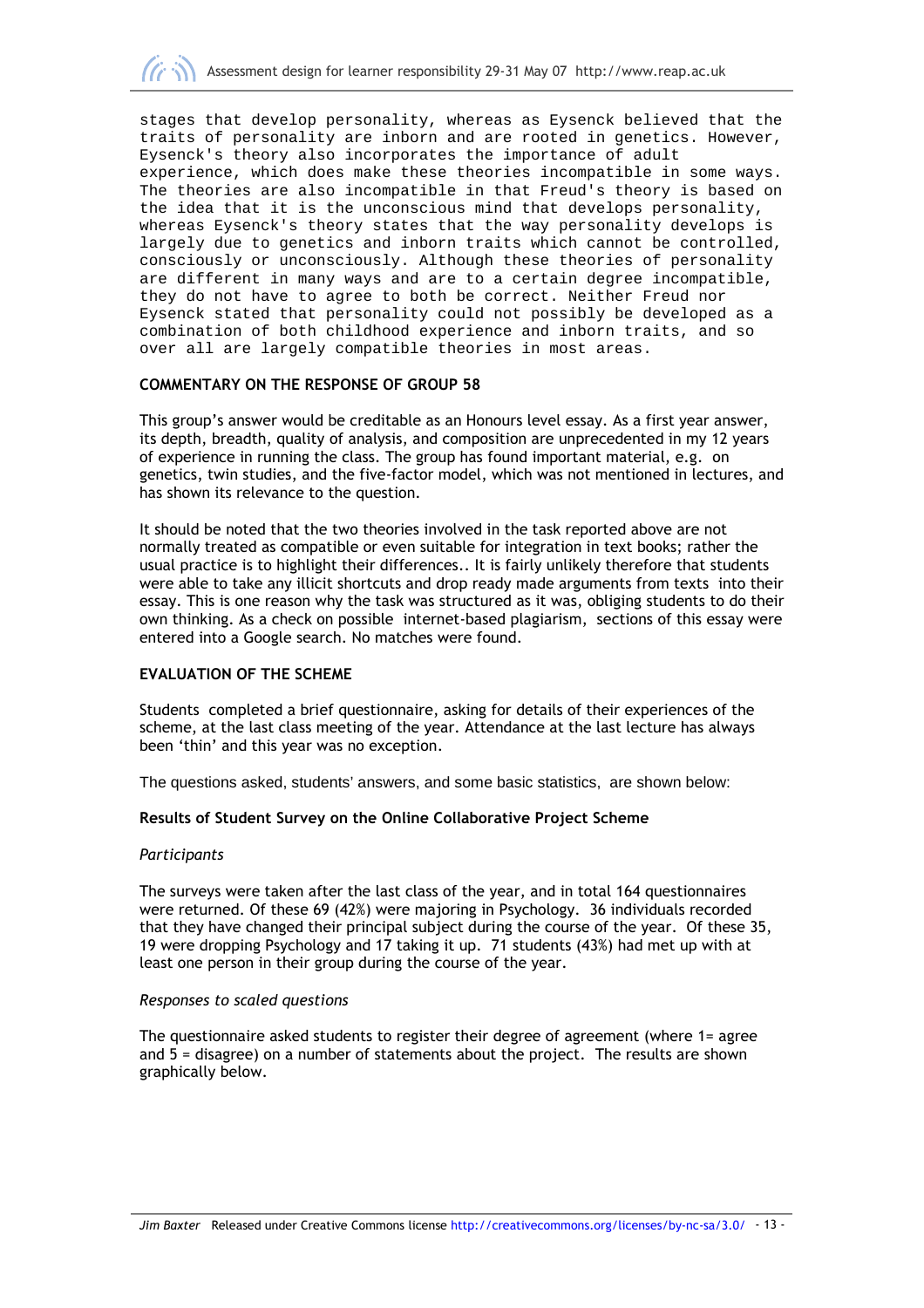





Figure 2: Response to statement "The online projects were stressful…"

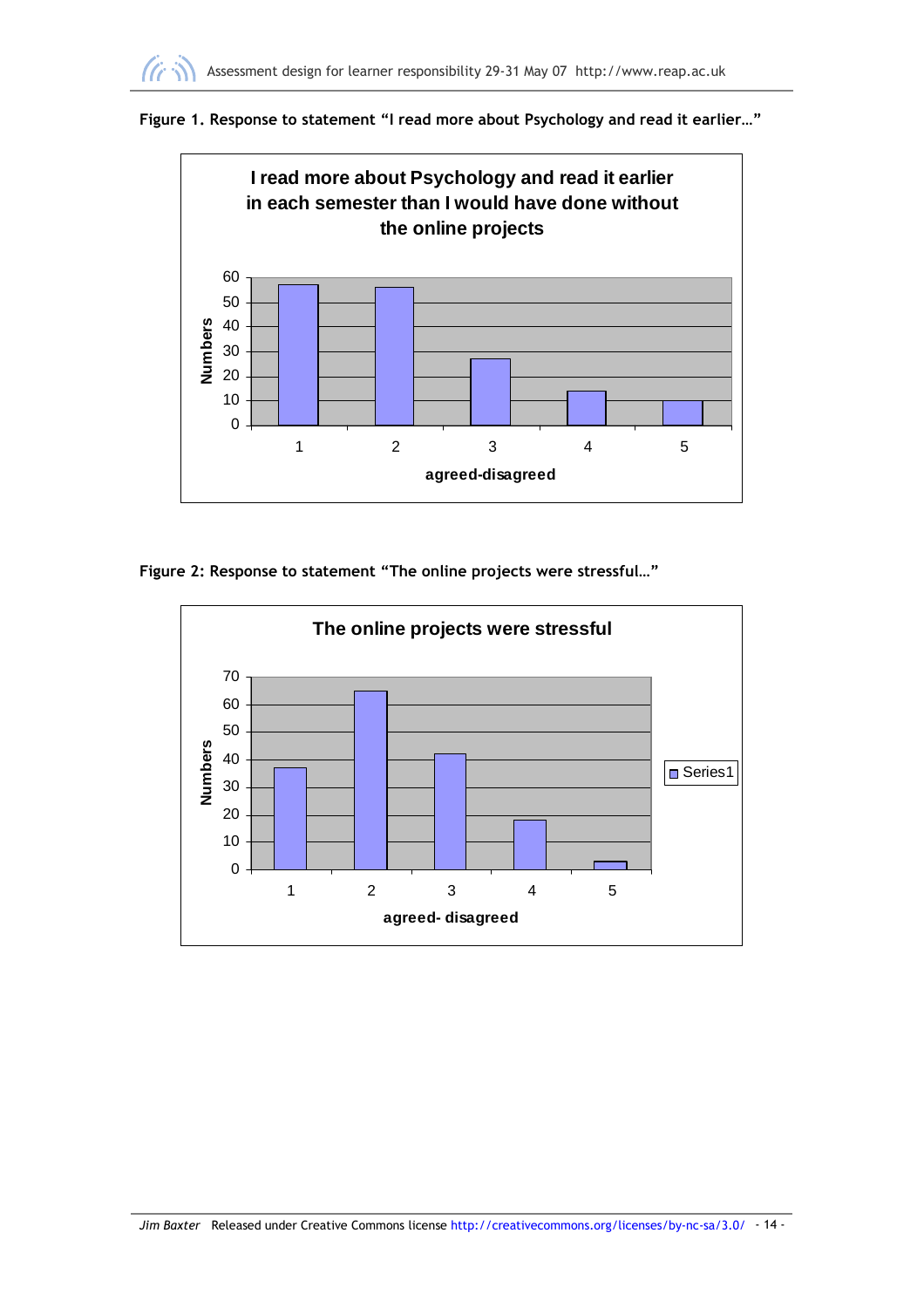





Figure 4: Response to statement "I didn't post all I knew in case lazier group members benefited…"

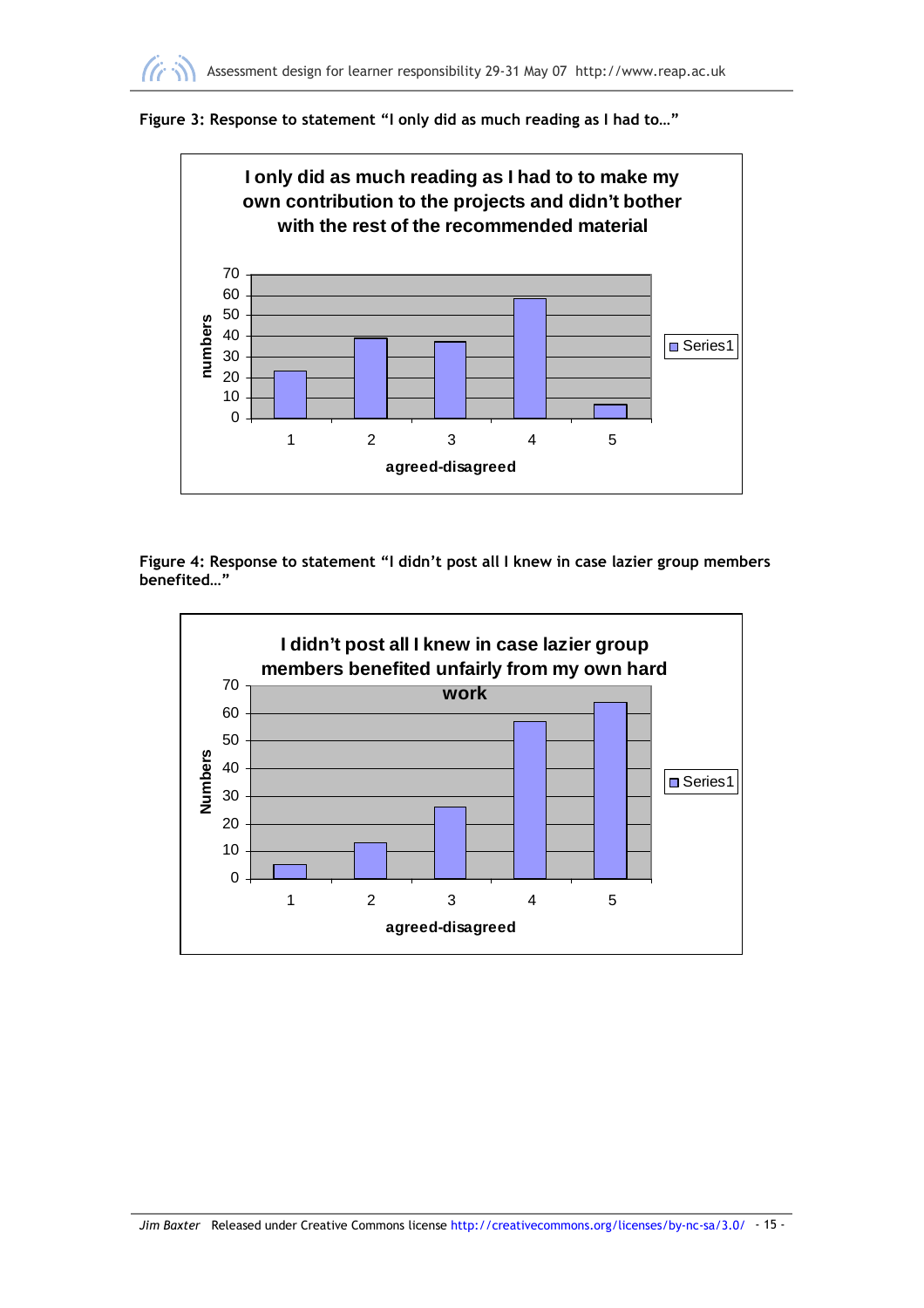

# Figure 5: Response to statement "I learned more in Psychology because of online projects than… in other subjects"



Figure 6: Response to statement "I had to work harder at Psychology than I expected…"

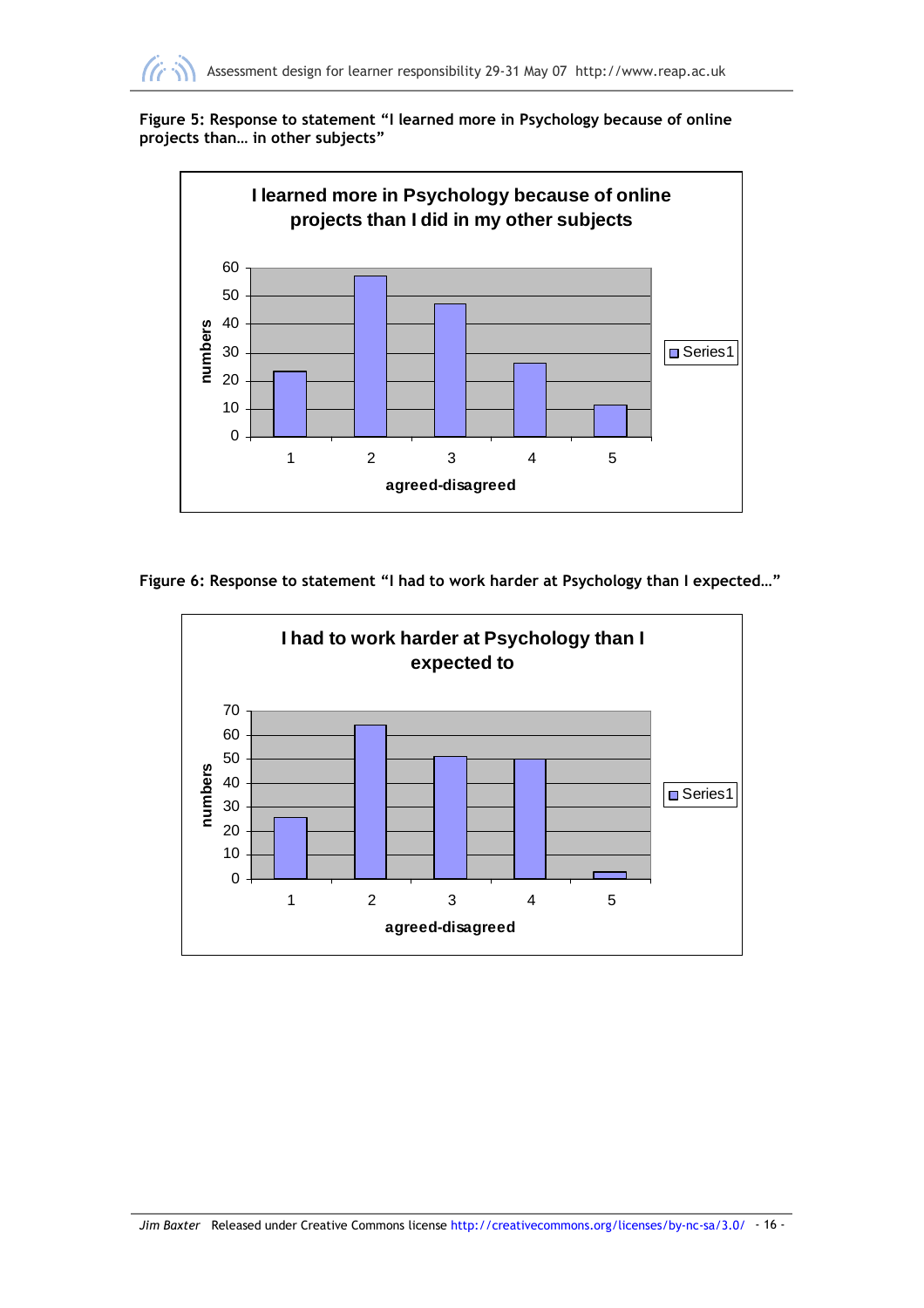

## Figure 7: Response to statement "I made friends as a direct result of the online project"



Figure 8: Response to statement "I was reluctant to suggest improvements to the group members' work…"

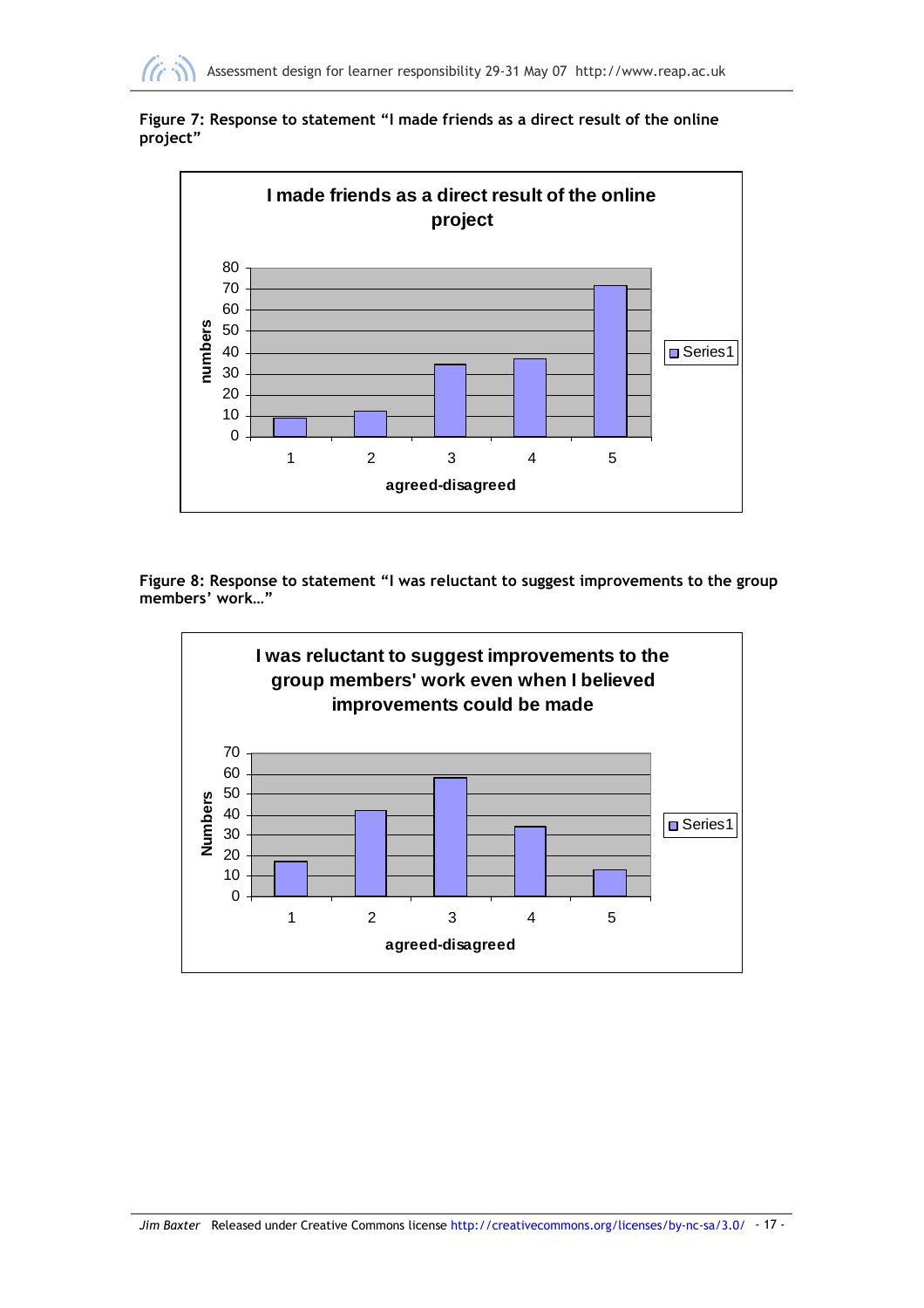

Figure 9: Response to statement "It would be better to scrap the online scheme and return to the traditional…"



Figure 10: Response to statement "I found that reading other people's contributions helped me understand Psychology"

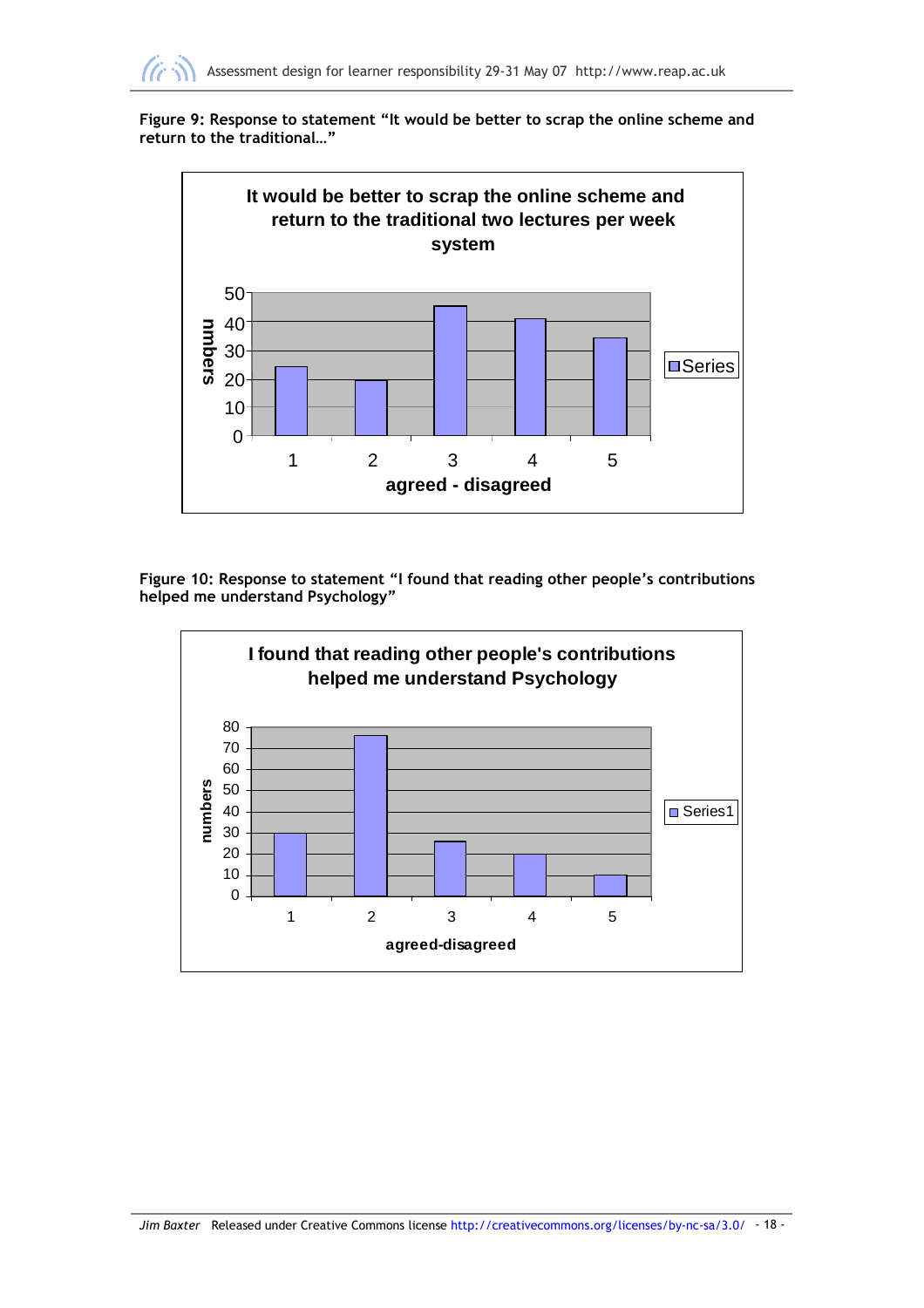

Figure 11: Response to statement "The feedback based on other students' work helped me understand how to improve my own answers"



Figure 12: Response to statement "The on-line projects made me feel that I was more interested in Psychology"

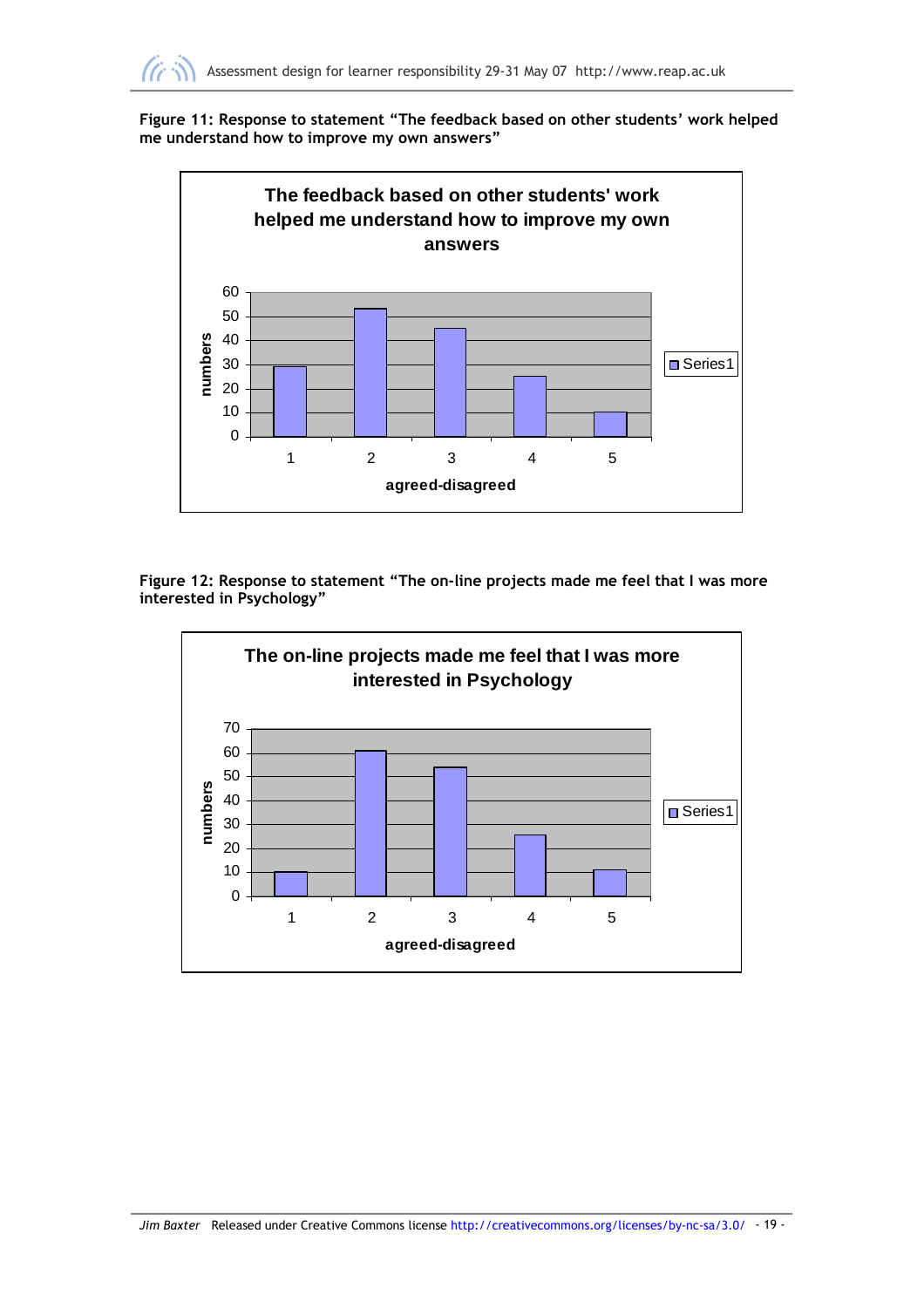

## Figure 13: Response to statement "The on-line projects helped me to feel more positively about the university"



# Summary of responses

The majority of the responses to the questions reflected positively on the collaborative online assessment model, with more students agreeing that;

- They read more about Psychology and earlier in each semester than they would have done without the project
- That they learned more in Psychology (because of the on-line projects) than they did in the other projects.
- Reading other peoples' contributions helped them understand Psychology.
- The feedback (based on other students' work) helped them improve their own answers
- The online projects made them feel more interested in Psychology
- They had to work harder in Psychology than they expected to.
- That it would not be better to scrap the online system

It would appear also that

- The students' view of the university was not affected either positively or negatively.
- Students did not restrict contributions in case other "lazier" students benefited.
- Students were not reluctant to suggest improvements to other students' work.

However the questionnaire also highlighted that the majority of the students

- Found the projects were stressful
- Did not make friends as a direct result of the project

## Differences in responses between students studying psychology as their principal subject and other students.

There were statistically significant differences between responses on the following questions from Elective students (ESs) and students for whom Psychology was the Principal Subject.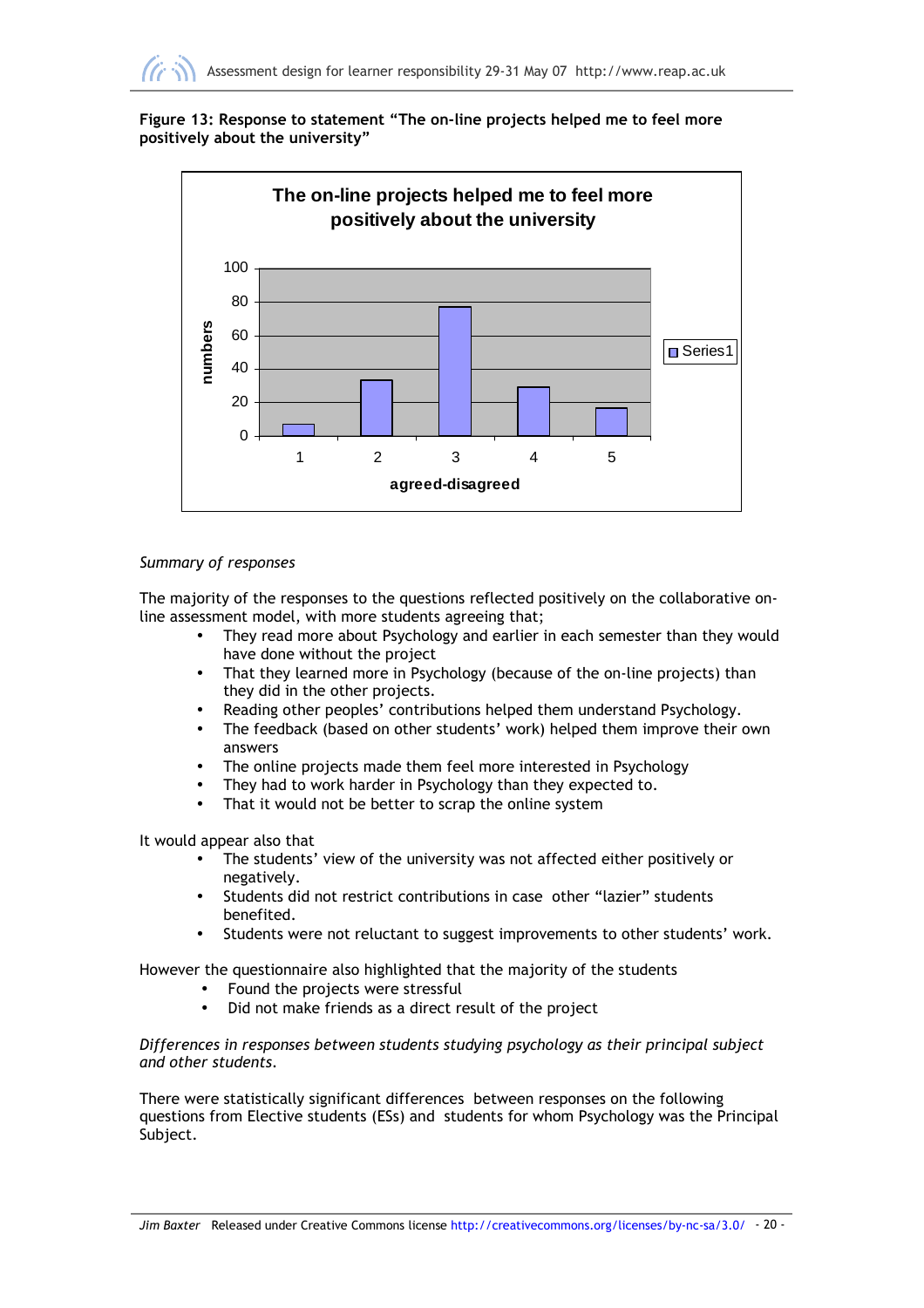- ESs were less likely to report that they "read more about Psychology and read it earlier in each semester than they would have done without the online projects. (Mean difference = 0.494, t=2.699, p=0.008)
- ESs were less likely to report that they "learned more in Psychology because of online projects than they did in other subjects" (Mean difference =0.634, t= 3.74,  $p < 0.000$ .)
- ESs were less likely to report that they "the on-line projects made them feel more interested in psychology". (Mean difference =  $0.804$ , t=5.411, p <  $0.000$ .

## Key correlations

- 1. There were statistically significant correlations (positive and negative) between students who reported that they" learned more in Psychology because of online projects than they did in other subjects" and those that reported:
- That the online projects made them more interested in Psychology  $(+0.575**)$
- Positive feelings towards the university  $(+0.528**)$
- Read more Psychology than they would otherwise have (0.461\*\*).
- That they wanted to scrap the scheme  $(-0.455**)$
- 2. There was a statistically significant correlation between students who reported that "the project made them more interested in psychology" and those that reported;
- Positive feelings towards the university (+0.676\*\*)
- Learning more in psychology than other subjects due to online project (0.575\*\*)
- That they wanted to scrap the scheme  $(-.492**)$ .
- 3. There was a statistically significant correlation between students who reported that "reading other peoples contributions helped me to understand Psychology", and those that reported;
- Feedback helped me understand how to improve my own answers (0.486\*\*)
- Positive feelings towards the university (0.421\*\*)
- 4. There was a statistically significant (negative) correlation between students who reported that they wished to scrap the scheme and those that reported;
- reading other peoples contributions helped me to understand Psychology (-  $0.423**$
- That the online projects made them more interested in Psychology (-0.492\*\*)
- Positive feelings towards the university (-0.516\*\*).
- Learning more in psychology than other subjects due to online project (-  $0.455**$ ).

# COMMENTARY ON THE STUDENT EVALUATIONS

Generally, these evaluations suggest that the scheme was successful in its principal aim of getting students to read about psychology much earlier and in more depth than they would have done otherwise. The majority of the respondents also reported that this effect was unique to psychology, as a result of the online scheme, and that reading others' contributions and the generic feedback assisted their learning. It is also notable that students already intending to continue with psychology tended to report that their intention was reinforced by the scheme.

The scheme did not however prove to be of much social benefit of the class, with the great majority reporting that they had not made new friends as a by-product of its operation. Also, it should be noted that there is some evidence of a reluctance to correct or constructively criticise other students' work. It is proposed to address this 'feedback-gap' by modifying the scheme in academic year 2007-2008 to provide individual groups and students with more detailed tutor-led 'feedback on their feedback' once each project has been completed. I.e., rather than correcting the groups' answers, which may undermine the purpose of the scheme in that students may merely wait for the 'right answer', the